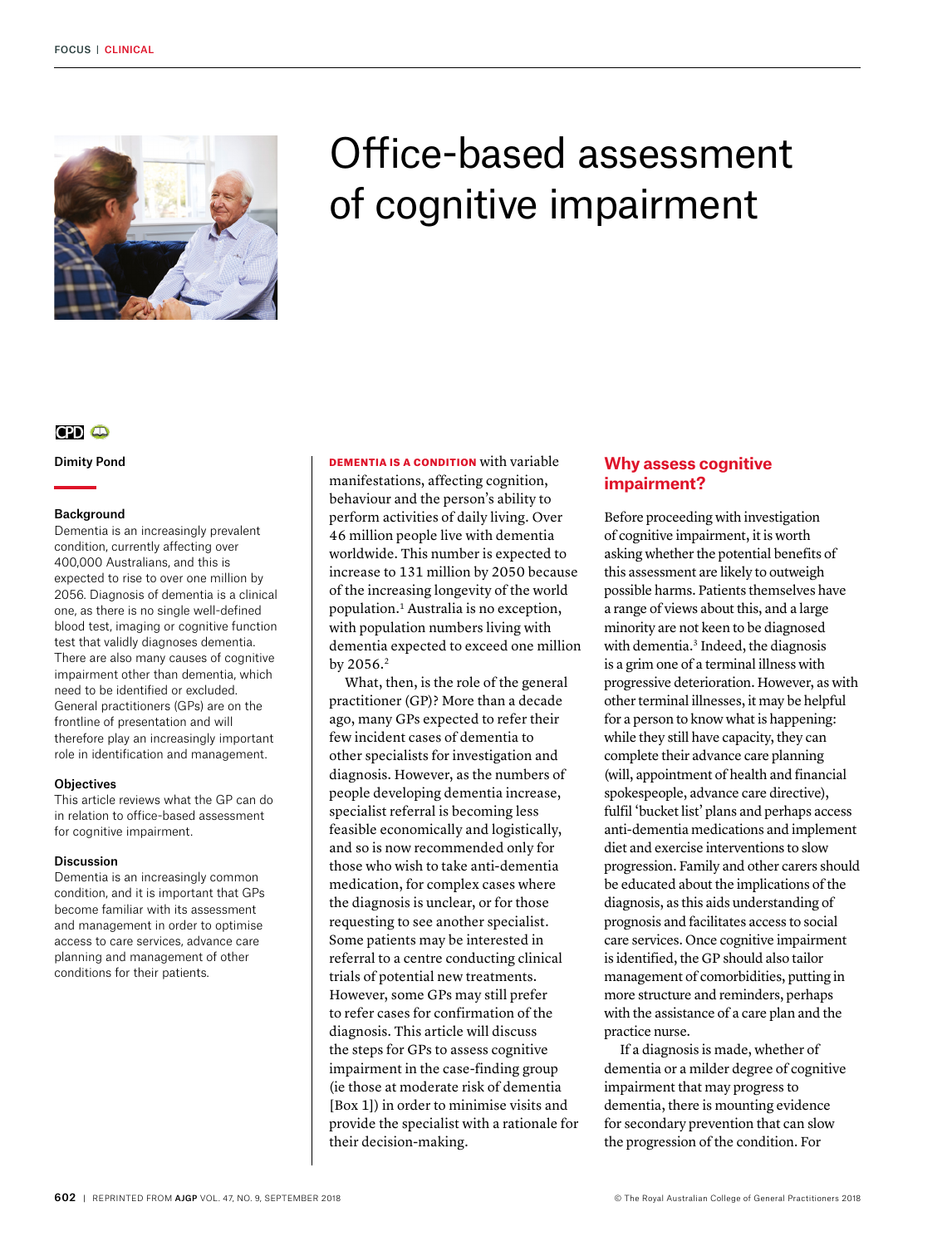the GP, this includes full attention to cardiovascular risk factors and advice about diet, physical activity and social and cognitive engagement.4

# **Who to assess**

The Royal Australian College of General Practitioners (RACGP) *Guidelines for preventive activities in general practice* 9th edition (Red Book) does not suggest that GPs screen a whole population (eg those aged 75 years and over) for dementia,<sup>4</sup> as there is insufficient evidence of benefit from this.<sup>5</sup> The recently released National Health and Medical Research Council (NHMRC) *Clinical practice guidelines and principles of care for people with dementia*, known hereafter as the 'NHMRC Dementia Guidelines',<sup>6</sup> also do not recommend screening. Given the lack of a curative treatment, the high rates of false positives in the primary care population when using a cognitive function test alone, and the possible harms, including severe anxiety and loss of autonomy produced by a positive result, this is understandable. However, 'case finding' is promoted for those at moderate risk of dementia (Box 1). It should always be remembered that dementia can affect any age group, although it is more common as age progresses.

## Box 1. Factors associated with moderate risk of dementia\* 4,11

- Symptoms of dementia
- Increasing age (risk increases with age)
- Family history of Alzheimer's disease
- History of repeated head trauma
- Down syndrome
- Elevated cardiovascular risk (eg heart disease, stroke, hypertension, obesity, diabetes, elevated homocysteine, elevated cholesterol, smoking, sedentary lifestyle)
- Depression or a history of depression
- Low levels of education
- Identifying as an Aboriginal or Torres Strait Islander person
- $\cdot$  Hearing impairment<sup>11</sup>

*\*The presence of one or more of these factors places a person at moderate risk of dementia and warrants case finding for cognitive impairment* 

The at-risk symptoms referred to in Box 1 are often 'soft' symptoms such as memory complaints or decline in thinking, planning or organising (eg inability to manage medications, missed appointments) or reduced emotional control (eg aggression towards staff and family members). Along with the other risk factors mentioned in Box 1, these symptoms, including relevant comments about them from staff or family members, should alert the GP to the need for further cognitive assessment, as people living with dementia may lack insight into their own deteriorating function.

#### **What assessments are required?**

Office-based assessment of cognitive impairment aims first to identify cognitive problems in those at moderate risk of dementia (Box 1) and then distinguish dementia from other common causes of cognitive impairment – the three 'Ds': delirium, depression and drug (medication) effects.

### Identifying a decline in cognitive function

There are many screening scales for cognitive function. The RACGP Red Book (Table 5.5.2)4 recommends the Standardised Mini-Mental State Examination (replacing the Mini-Mental State Examination because of copyright issues), the General Practitioner Assessment of Cognition and the clock drawing test. For culturally and linguistically diverse communities, the Rowland Universal Dementia Assessment Scale is recommended, and for Aboriginal and Torres Strait Islander people, the Kimberley Indigenous Cognitive Assessment (KICA) tool. The NHMRC Dementia Guidelines suggest the KICA-Cog or KICA-Screen for Aboriginal and Torres Strait Islander peoples in remote areas, and the modified KICA for urban and rural Aboriginal and Torres Strait Islander populations when illiteracy, language or cultural considerations deem it appropriate (Recommendations 39 and 40).6

None of these scales makes a diagnosis of dementia. A person with good education may score very well on these scales and

still have dementia. A person who is poorly educated may score below the cut point and not have dementia. Many other issues affect the score, including: vision and hearing problems, psychiatric illness, anxiety, depression, being unwell on the day, cultural and linguistic diversity, neurological problems, manual dexterity for questions requiring use of a paper and pencil, and practice effects. The scales are simply a guide to cognitive function and need to be taken in context. Observing a deterioration over 6–12 months is a more reliable indicator of dementia than a single assessment. GPs should always review previous performance when they review scale marks. It is also helpful to look at the detailed marks if the scale had been administered by the practice nurse and not the GP themselves, to get an impression of where deficits lie. Ensure the practice nurse is familiar with the need to ask the questions exactly as worded and score them exactly as instructed. An interview with an informant who reports deterioration is also helpful.

#### Excluding depression

Depression is a well-known cause of poor cognitive function. Depression in older people may present in different ways compared with depression in younger people, with more apathy and social withdrawal rather than overt expressions of distress. The Geriatric Depression Scale<sup>7</sup> is useful for identifying depression in this age group, and it is often available on practice software.

A frequent reason for referral to specialist practice is the difficulty in distinguishing depression from dementia. Indeed, these two conditions often co-exist.

#### Excluding delirium

It is important to consider physical comorbidities, both acute and chronic, when assessing cognitive function. A physical examination should be conducted. Hypoxia in a person with chronic obstructive pulmonary disease, sleep apnoea, chronic hyperglycaemia, an acute chest infection or even constipation may impair cognitive function, and these conditions should be identified.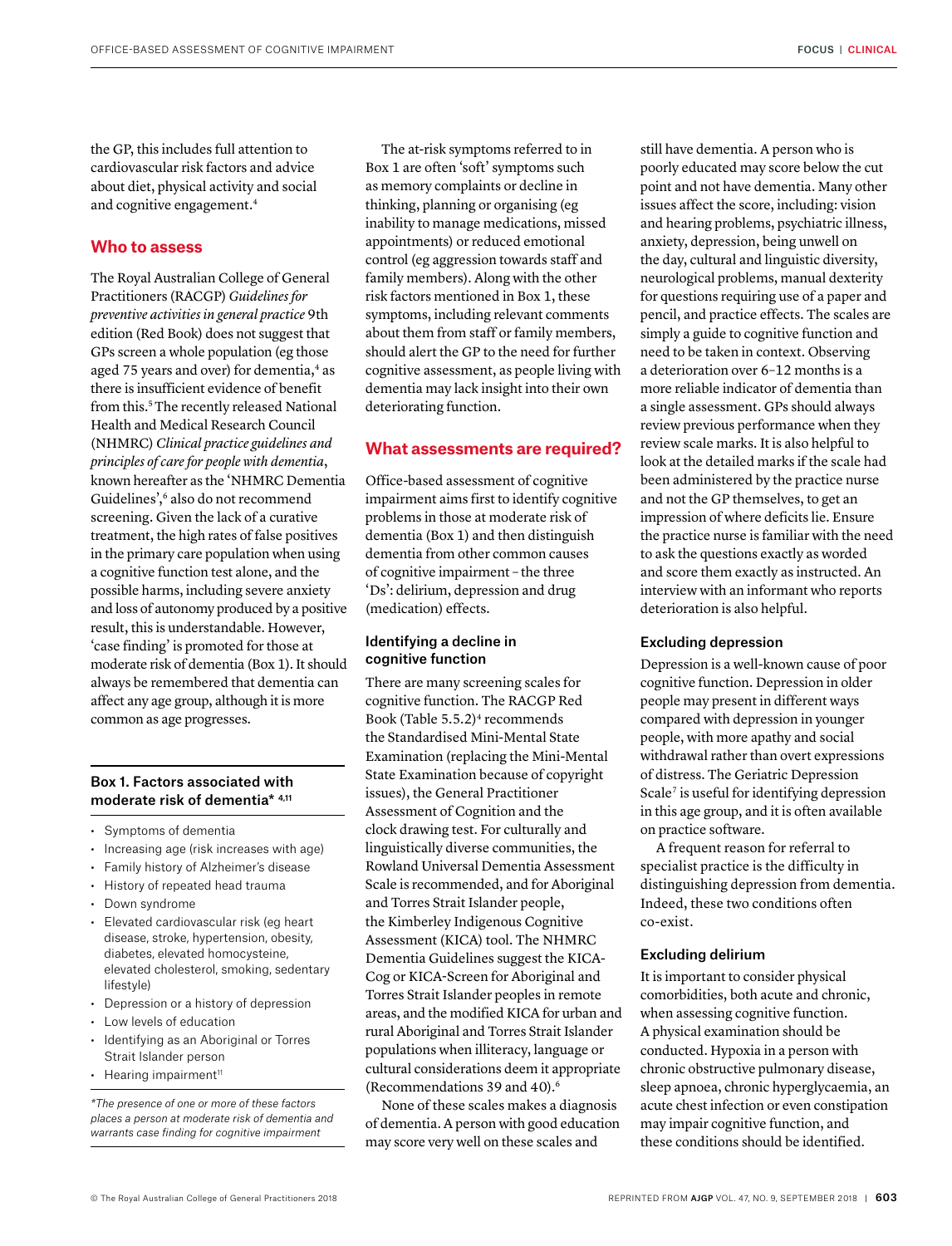A urinalysis should be performed to exclude active infection, glycosuria and renal disease.

A battery of blood tests is suggested (Box 2) to exclude underlying causes of cognitive impairment not mentioned above, including B12 and/or folate deficiency and thyroid disease, as well as other blood indicators of active disease. Syphilis and human immunodeficiency virus serology may be done if a history suggests these conditions as a possibility. A computed tomography scan is often recommended to exclude a brain tumour or other brain pathology that may mimic dementia. There is as yet no reliable imaging to rule in dementia.

#### Excluding medication side effects

Medications, particularly anticholinergic and psychotropic agents, may affect cognition. While most GPs know that anticholinergic agents cause dry mouth and blurred vision, many are not aware of their profound effect on cognition, particularly in older persons. Urinary antispasmodics are frequently a culprit in this age group. Many other common medications have low-level anticholinergic activity, but these may be additive to affect the ageing brain.<sup>8</sup> A pharmacy review with a particular request to measure anticholinergic 'load', which numerically adds the anticholinergic burden across multiple medications, may assist and is remunerated under the Medicare Benefits Schedule. Psychotropic medications, including opioids and other medications for pain, should be used for a limited duration and withdrawn as soon as

# Box 2. Basic dementia screen to check for other causes of cognitive impairment<sup>6</sup>

- Full blood examination
- Biochemistry tests (including electrolytes, calcium, glucose, and renal and liver function)
- Thyroid function tests
- Serum vitamin B12 and folate levels
- Brain computed tomography
- Syphilis and human immunodeficiency virus serology if indicated

possible. The GP should consider a gradual reduction in medication (deprescribing) in all older people,<sup>9</sup> but particularly those with cognitive impairment.

# **Functional capacity**

The diagnosis cannot be made without evidence of impaired functional capacity (ie reduced ability to perform activities of daily living). A number of scales exist. The Older Americans Resources and Services – Instrumental Activities of Daily Living Scale<sup>10</sup> has been shown to be a significant predictor of service usage and may guide the decision for referral to care services. A significant component of functional assessment is the assessment of risk, including the risk of driving and of accidents in the home. Referral (eg for driving assessment) may help. Finding the balance between autonomy and safety is a difficult one and requires ongoing monitoring of functional capacity.

# **What to tell the patient**

While GPs will not necessarily know the diagnosis at the outset of these office tests, they will have a better idea after completion of the tests. The patient may wish to know why these tests are being recommended or why a subsequent referral is being made. A suggested approach is 'I cannot exclude dementia from this examination, and would like to do some further testing for this. Is this OK?'

Once diagnosed, the NHMRC Dementia Guidelines state that a person has the 'right to know their diagnosis and the right not to know their diagnosis' (Principle  $47$ ),<sup>6</sup> but stops short of indicating how to operationalise this recommendation in practice. A gradual and individualised approach is suggested (Principle 46) − for example, 'These problems/results suggest that you may have a problem with brain functioning: would you like to know more?'

# **Dementia prevention**

While there is currently no cure for dementia, there is growing evidence for prevention strategies, both primary (ie before the disease is diagnosed) and secondary (ie to ameliorate symptoms or slow decline after diagnosis). The RACGP Red Book lists those with a good evidence base, including attention to cardiovascular risk factors, smoking cessation, dietary changes, exercise, social engagement and cognitive training.4

# **Conclusion**

This brief article discusses office-based tests for cognitive impairment in the light of the demographic transition in the general practice patient population, which necessitates that GPs take a bigger role in diagnosing dementia. While the office tests suggested here may make the diagnosis clear in some cases, in other cases it will prove difficult to disentangle the effects of depression, physical illness and medication side effects from dementia itself. In such cases, the GP should refer to a specialist practice where possible. Specialists will prefer that the tests recommended here are done in advance of their seeing the patient, and this will speed up assessment and result in less anxiety and cost for the patient and the system overall. Once the diagnosis is made, the GP has an important role in ongoing management of the patient and, if possible, their carer, for this chronic deteriorating condition.

#### Author

Dimity Pond BA, MBBS, FRACGP, PhD, Head, Discipline of General Practice, School of Medicine and Public Health, Faculty of Health, University of Newcastle. [Dimity.Pond@newcastle.edu.au](mailto:Dimity.Pond@newcastle.edu.au) Competing interests: None. Funding: None. Provenance and peer review: Commissioned, externally peer reviewed.

#### References

- 1. Prince M, Wimo A, Guerchet M, et al. World Alzheimer report 2015: The global impact of dementia. An analysis of prevalence, incidence, cost and trends. London: Alzheimer's Disease International, 2015.
- 2. Brown L, Hansnata E, Anh La H. Economic cost of dementia in Australia 2016–2056. NATSEM at the Institute for Governance and Policy Analysis, University of Canberra. Report prepared for Alzheimers Australia. Canberra: University of Canberra, 2017. Available at: [https://staff.](https://staff.dementia.org.au/files/NATIONAL/documents/The-economic-cost-of-dementia-in-Australia-2016-to-2056.pdf) [dementia.org.au/files/NATIONAL/documents/](https://staff.dementia.org.au/files/NATIONAL/documents/The-economic-cost-of-dementia-in-Australia-2016-to-2056.pdf) [The-economic-cost-of-dementia-in-Australia-](https://staff.dementia.org.au/files/NATIONAL/documents/The-economic-cost-of-dementia-in-Australia-2016-to-2056.pdf)[2016-to-2056.pdf](https://staff.dementia.org.au/files/NATIONAL/documents/The-economic-cost-of-dementia-in-Australia-2016-to-2056.pdf) [Accessed 15 April 2018].